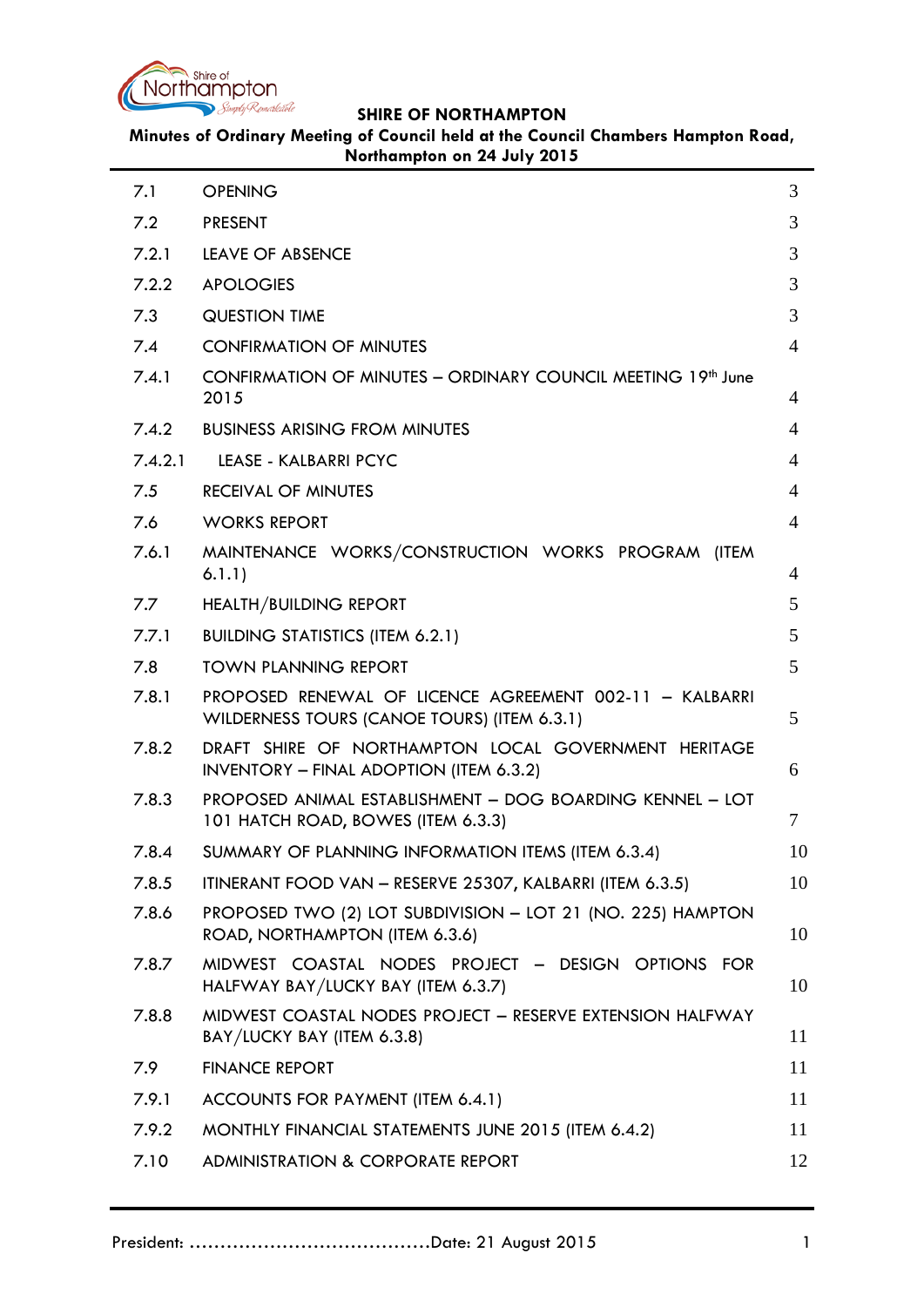

| Minutes of Ordinary Meeting of Council held at the Council Chambers Hampton Road,<br>Northampton on 24 July 2015 |                                                                        |    |  |  |
|------------------------------------------------------------------------------------------------------------------|------------------------------------------------------------------------|----|--|--|
| 7.10.1                                                                                                           | COMMUNITY SPORT AND RECREATION FACILITIES FUND (ITEM 6.5.1)            | 12 |  |  |
| 7.10.2                                                                                                           | LEASE - LOT 82 KITSON CIRCUIT (ITEM 6.5.2)                             | 12 |  |  |
| 7.10.3                                                                                                           | WA LOCAL GOVERNMENT ASSOCIATION MEMBER MOTIONS FOR<br>AGM (ITEM 6.5.3) | 12 |  |  |
| 7.11                                                                                                             | SHIRE PRESIDENTS REPORT                                                | 13 |  |  |
| 7.12                                                                                                             | DEPUTY SHIRE PRESIDENTS REPORT                                         | 13 |  |  |
| 7.13                                                                                                             | <b>COUNCILLORS REPORTS</b>                                             | 13 |  |  |
| 7.13.3                                                                                                           | CR SCOTT                                                               | 13 |  |  |
| 7.13.4                                                                                                           | <b>CR GLIDDON</b>                                                      | 13 |  |  |
| 7.14                                                                                                             | <b>INFORMATION BULLETIN</b>                                            | 13 |  |  |
| 7.15                                                                                                             | <b>NEW ITEMS OF BUSINESS</b>                                           | 13 |  |  |
| 7.16                                                                                                             | <b>NEXT MEETING OF COUNCIL</b>                                         | 14 |  |  |
| 7.17                                                                                                             | <b>CLOSURE</b>                                                         | 14 |  |  |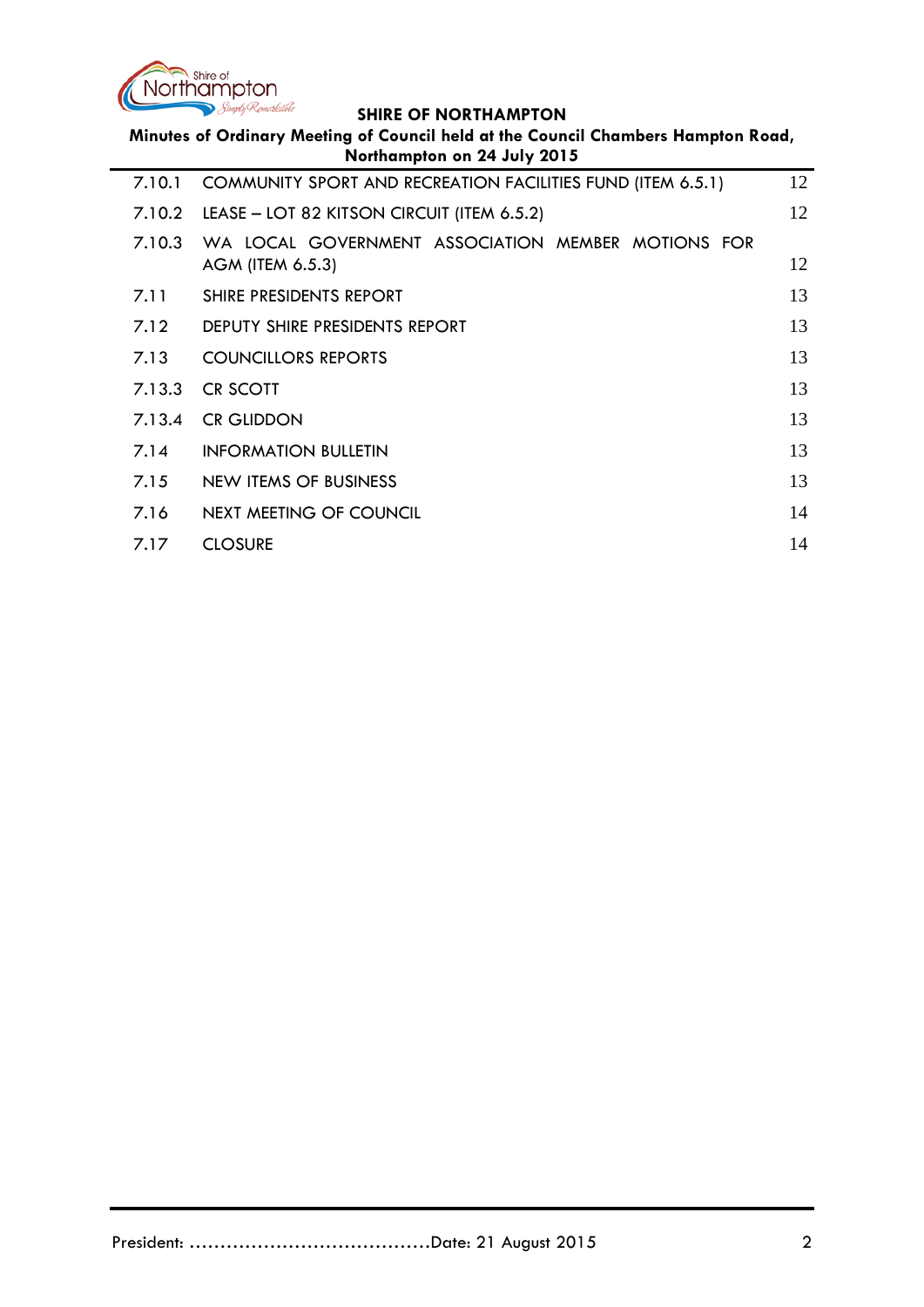

**Minutes of Ordinary Meeting of Council held at the Council Chambers Hampton Road,** 

### **Northampton on 24 July 2015**

## <span id="page-2-0"></span>**7.1 OPENING**

The Deputy President thanked all Councillors and staff members present for their attendance and declared the meeting open at 9.01am.

### <span id="page-2-1"></span>**7.2 PRESENT**

| Cr G Wilson                                                      | President                      | Northampton Ward |  |
|------------------------------------------------------------------|--------------------------------|------------------|--|
| Cr C Simkin                                                      | Deputy President               | Northampton Ward |  |
| Cr T Carson                                                      |                                | Northampton Ward |  |
| Cr D Stanich                                                     |                                | Northampton Ward |  |
| Cr P Gliddon                                                     |                                | Kalbarri Ward    |  |
| Cr M Scott                                                       |                                | Kalbarri Ward    |  |
| Cr M Holt                                                        |                                | Kalbarri Ward    |  |
| Mr Garry Keeffe                                                  | <b>Chief Executive Officer</b> |                  |  |
| Mr Grant Middleton                                               | Deputy Chief Executive Officer |                  |  |
| <b>Mrs Hayley Williams</b>                                       | <b>Principal Planner</b>       |                  |  |
| Principal EHO/Building Surveyor<br>Mr Glenn Bangay               |                                |                  |  |
| <b>Mr Neil Broadhurst</b>                                        | <b>Manager of Works</b>        |                  |  |
| <b>Community Development Officer</b><br><b>Mrs Debbie Carson</b> |                                |                  |  |

### <span id="page-2-2"></span>**7.2.1 LEAVE OF ABSENCE**

Nil

## <span id="page-2-3"></span>**7.2.2 APOLOGIES**

Cr Stock-Standen, Cr Pike

### <span id="page-2-4"></span>**7.3 QUESTION TIME**

Ms Simone Chalmers addressed Council in relation to the lease at Kalbarri PCYC and whether Council would consider a re-evaluation of the lease to protect the assets held there.

Shire Chief Executive Officer Garry Keeffe advised that the Council was not aware in advance of the actions brought about by the Kalbarri PCYC management, however a breach of lease had been issued to them regarding them sub-leasing the premises for commercial operations. It was also noted that the lease by Council to the PCYC is a land lease only and is currently being prepared by Council's lawyers. It was also noted that a meeting is being held on the 29<sup>th</sup> July with the community and PCYC representatives to discuss the issues, in which members of Council would be present.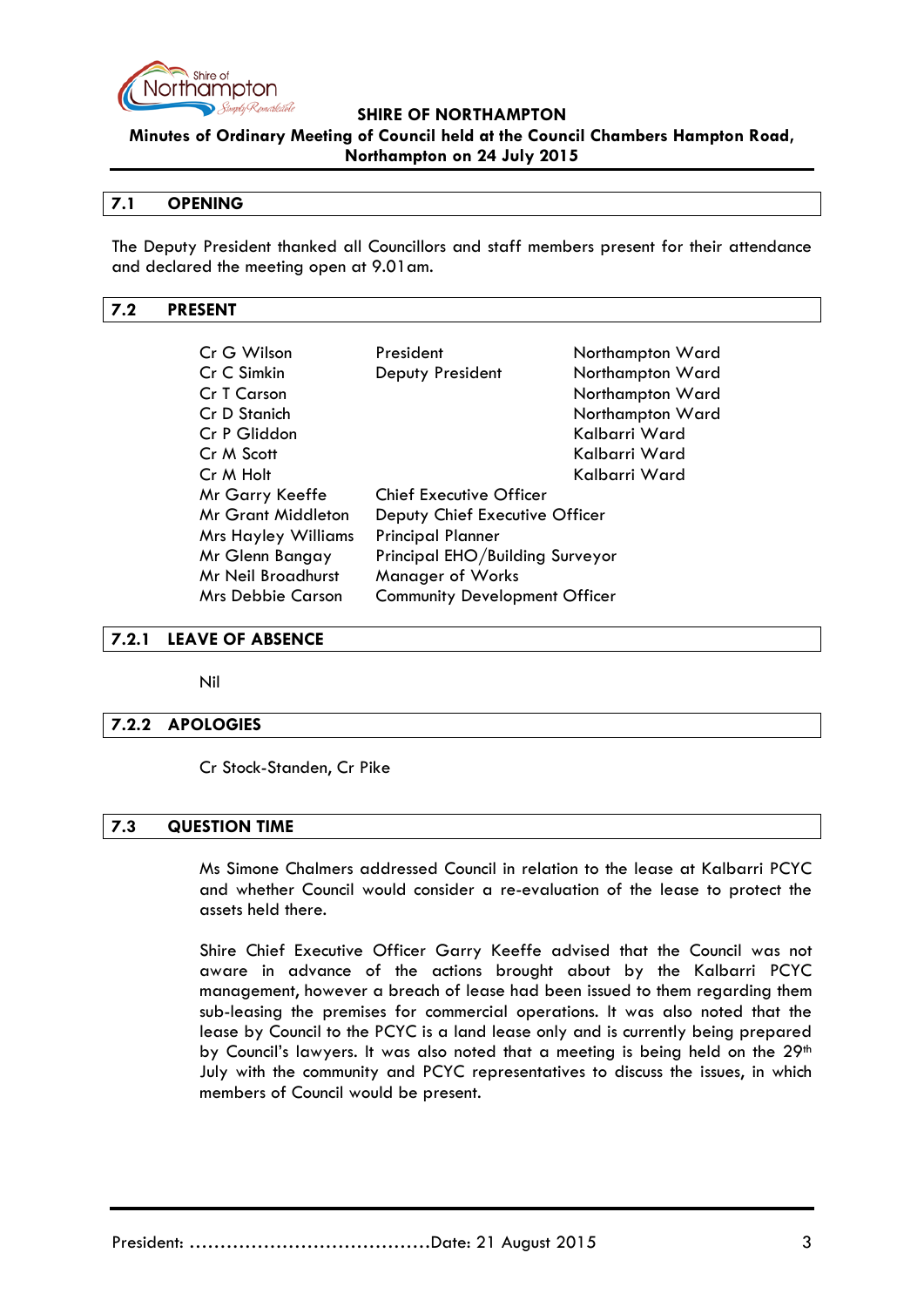

**Minutes of Ordinary Meeting of Council held at the Council Chambers Hampton Road, Northampton on 24 July 2015**

### <span id="page-3-1"></span><span id="page-3-0"></span>**7.4 CONFIRMATION OF MINUTES**

7.4.1 CONFIRMATION OF MINUTES – ORDINARY COUNCIL MEETING 19th June 2015

Moved Cr CARSON, seconded Cr HOLT

That the minutes of the Ordinary Meeting of Council held on the 19th June 2015 be confirmed as a true and correct record.

CARRIED 7/0

<span id="page-3-3"></span><span id="page-3-2"></span>7.4.2 BUSINESS ARISING FROM MINUTES

7.4.2.1 LEASE - KALBARRI PCYC

Moved Cr GLIDDON, seconded Cr SCOTT

That Council not endorse the new lease with the PCYC until the Kalbarri community's issues with continued use and proposed charges to be imposed have been resolved.

CARRIED 7/0

## <span id="page-3-4"></span>**7.5 RECEIVAL OF MINUTES**

Nil

### <span id="page-3-6"></span><span id="page-3-5"></span>**7.6 WORKS REPORT**

7.6.1 MAINTENANCE WORKS/CONSTRUCTION WORKS PROGRAM (ITEM 6.1.1)

Noted

Neil Broadhurst departed the meeting at 9.26am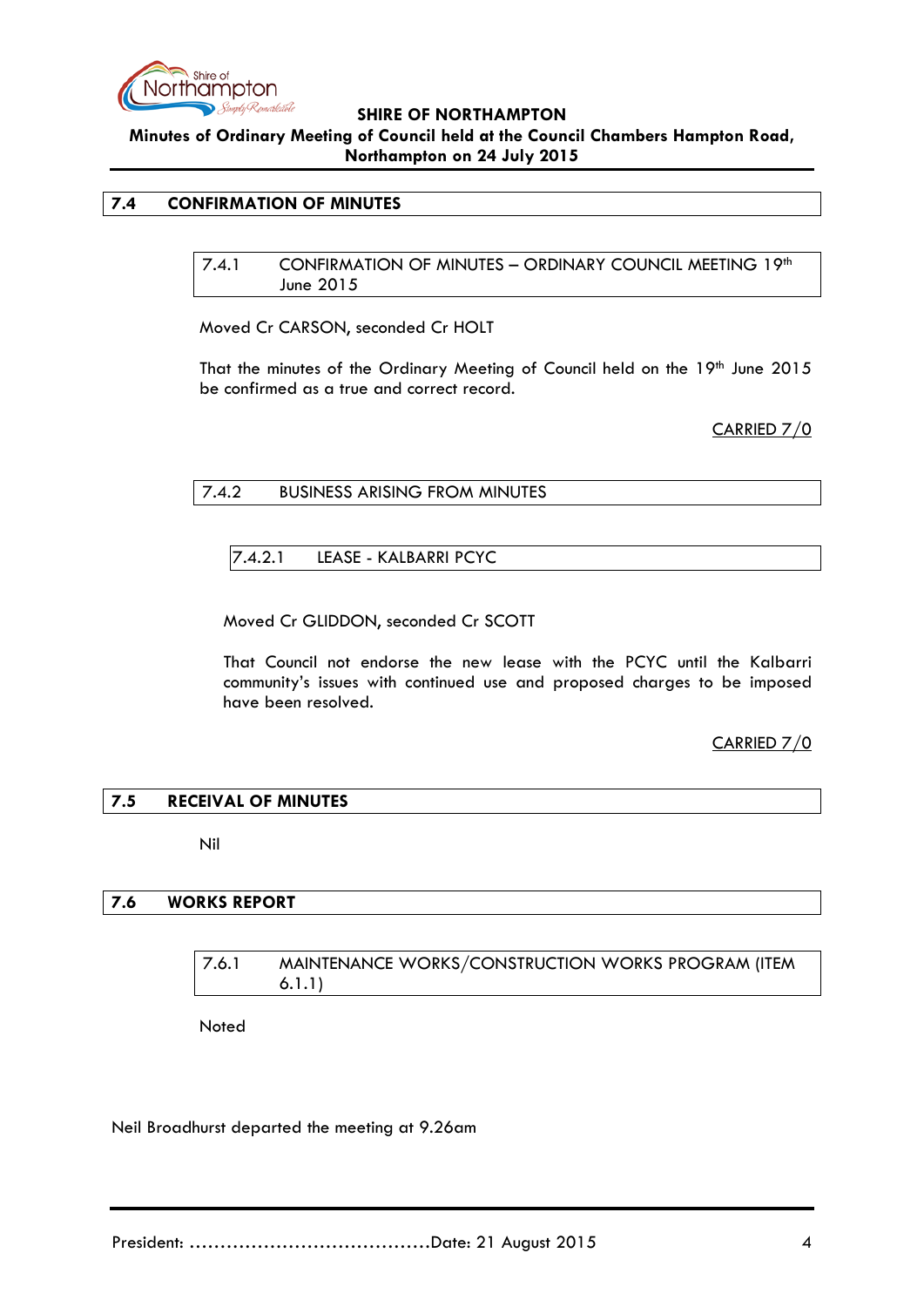

## <span id="page-4-1"></span><span id="page-4-0"></span>**7.7 HEALTH/BUILDING REPORT**

## 7.7.1 BUILDING STATISTICS (ITEM 6.2.1)

**Noted** 

## <span id="page-4-3"></span><span id="page-4-2"></span>**7.8 TOWN PLANNING REPORT**

7.8.1 PROPOSED RENEWAL OF LICENCE AGREEMENT 002-11 – KALBARRI WILDERNESS TOURS (CANOE TOURS) (ITEM 6.3.1)

Cr Scott declared an interest in item 6.3.1 and left the meeting at 9.27am as he has business associations with the owners, and an employee has interests in the opponents Kalbarri Boat Hire.

Moved Cr HOLT, seconded Cr CARSON

That Council grant Planning Approval for the experiential use (canoe safaris) over Reserve 12996 (North), Lot 3 and 13 Murchison River Foreshore Kalbarri, and the use of Nanny Goat Well (Reserve 12996 South) with the following conditions:

- 1. This Planning Approval is an approval for the proposed use for the purposes of the Shire of Northampton's *Town Planning Scheme No. 9 – Kalbarri* and the *Planning and Development Act* (2005) only and does not constitute an approval of the proposed use by the Shire in its capacity as management body of the reserve within which the use is proposed to be located.
- 2. The location Nanny Goat Well on Reserve 12996 (South), as shown on the attached approved plan date stamped 24 July 2015, shall be limited to a launching area only for a maximum of six (6) trailerised canoes;
- 3. The proposed tour that traverses the Murchison River from Lot 13 to Lot 3, Murchison House Station shall be limited to a maximum of twelve (12) canoes;
- 4. This Planning Approval is subject to:

i. In-principle approval of the Shire in its capacity as management body of the reserve within which the proposed use is to be located

ii. Approval of the Minister of Lands in accordance with the provisions of the *Land Administration Act* (1997);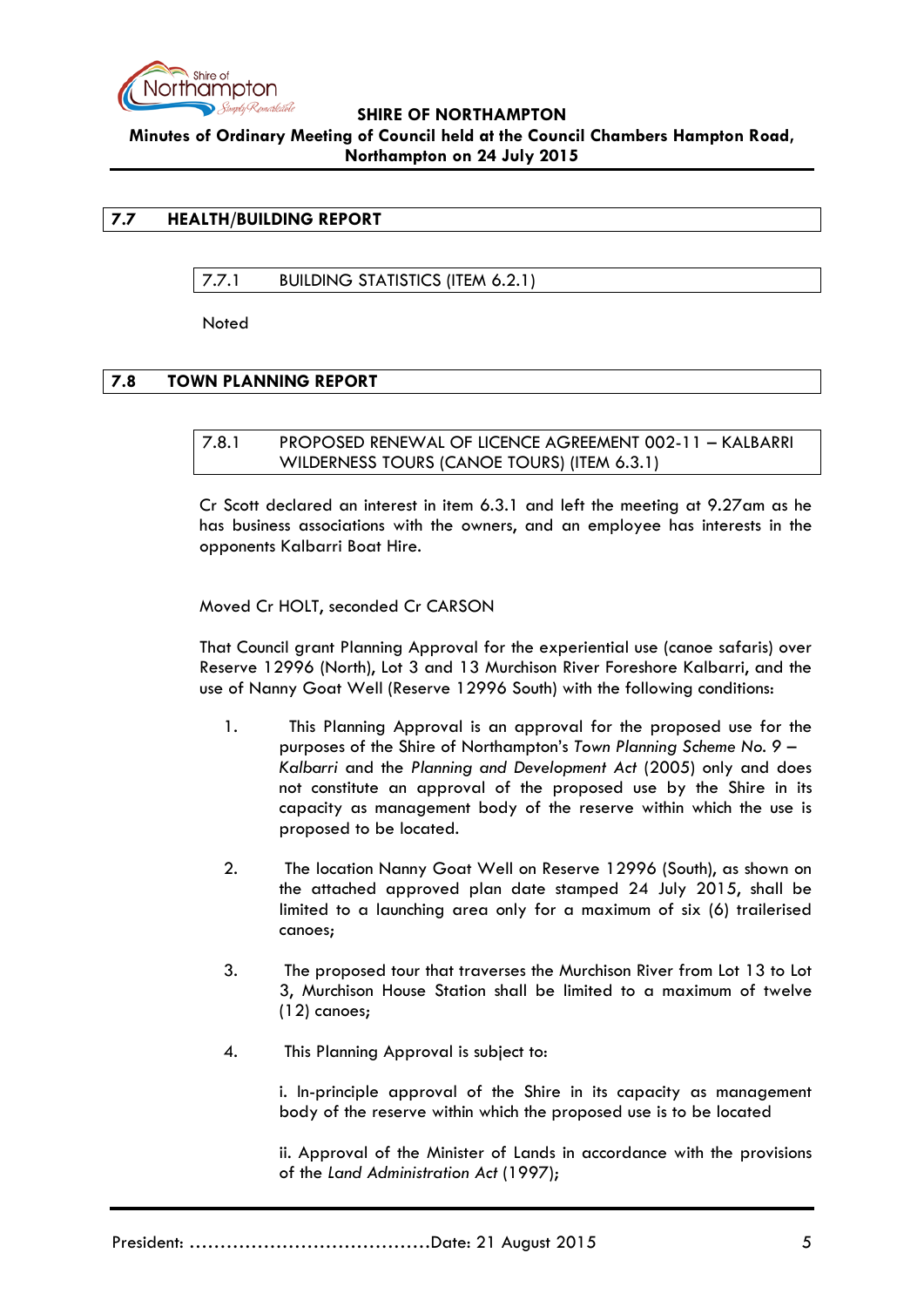

# **Minutes of Ordinary Meeting of Council held at the Council Chambers Hampton Road, Northampton on 24 July 2015**

iii. A licence agreement being entered into by the applicant and the Shire in accordance with Council's Policy 9.2– *Requirements for Licence Agreements to Use Crown Reserves for Commercial, Recreational and Tourism Activities;*

5. Authorise delegation to the Chief Executive Officer and Principal Planner for preparation and execution of the Licence Agreement in

Point 2(iii) above with any disputes to be referred back to Council for final determination; &

6 Refer the modified agreement to Department of Regional Development and Lands – State Land Services for approval.

### **Notes**

a) The Applicant is advised that it is not the responsibility of the local government to ensure that all correct approvals are in place and that all conditions contained within said approvals are upheld during the operations of the business

CARRIED 6/0

Cr Scott returned to the meeting at 9.44am.

<span id="page-5-0"></span>7.8.2 DRAFT SHIRE OF NORTHAMPTON LOCAL GOVERNMENT HERITAGE INVENTORY – FINAL ADOPTION (ITEM 6.3.2)

Moved Cr GLIDDON, seconded Cr SCOTT

That Council pursuant to Section 2.4 of the Shire of Northampton Local Planning Scheme No. 10 (District Zoning Scheme) and Section 8.9 of Town Planning Scheme No. 9 (Kalbarri Townsite);

- 1. Endorse the Shire of Northampton Local Government Heritage Inventory subject to the recommended amendments included within the Schedule of Submissions Table attached as Appendix 2 to the Town Planning report 17 July 2015 and comments received by the Shire of Northampton Heritage Advisor attached as Appendix 3 to the same report; and
- 2. Publish a notice of the Policy once in a newspaper circulating in the Scheme Area.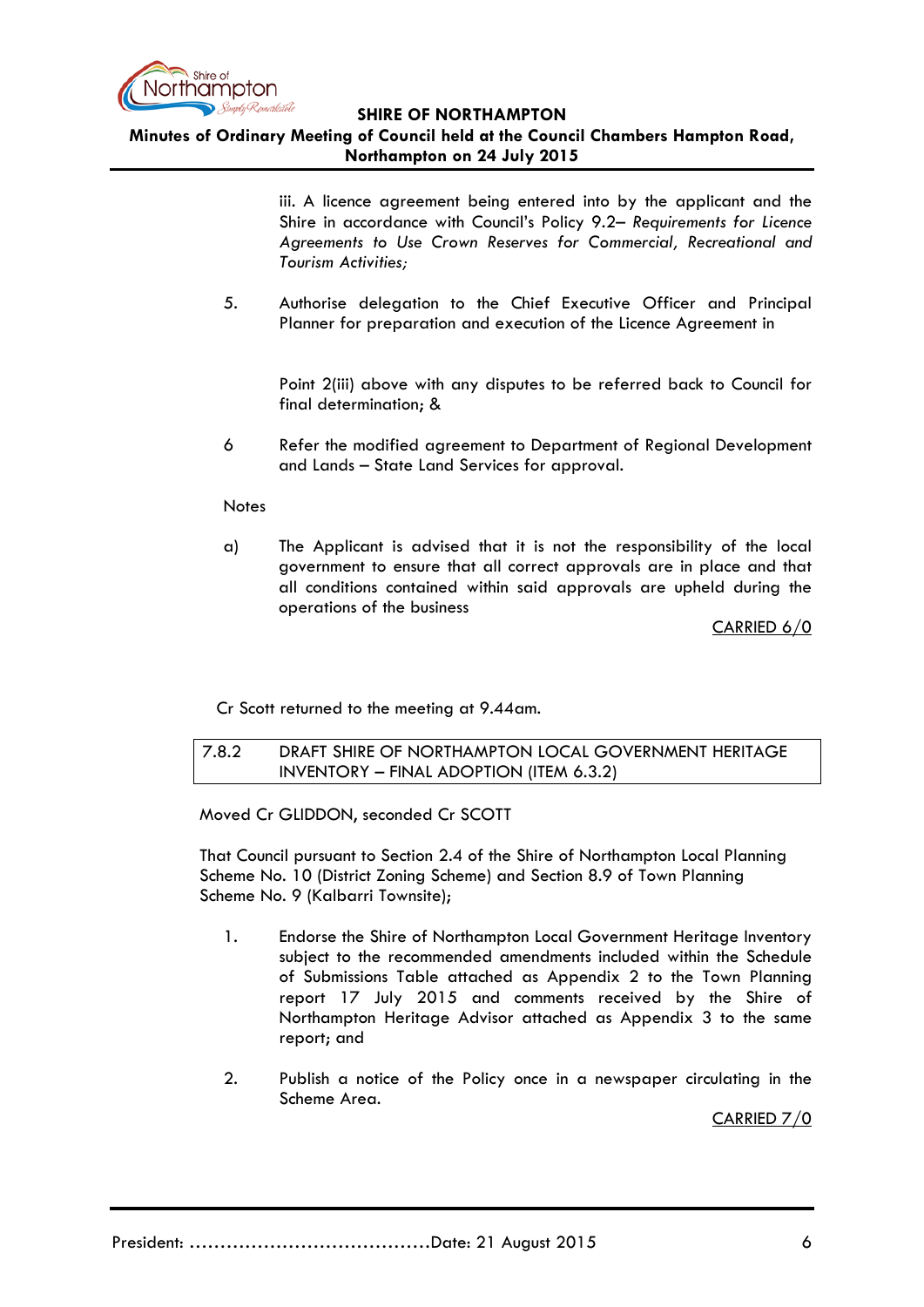

# <span id="page-6-0"></span>**Minutes of Ordinary Meeting of Council held at the Council Chambers Hampton Road, Northampton on 24 July 2015**

7.8.3 PROPOSED ANIMAL ESTABLISHMENT – DOG BOARDING KENNEL – LOT 101 HATCH ROAD, BOWES (ITEM 6.3.3)

Moved Cr STANICH, seconded Cr CARSON

That Council grant planning approval to an Animal Establishment – Dog Boarding Kennel, with a maximum of 30 kennels, to be constructed upon Lot 101 Hatch Road, Bowes subject to compliance with the following conditions:

- 1. Development shall be in accordance with the attached approved plan(s) dated 24 July 2015 and subject to any modifications required as a consequence of any condition(s) of this approval. The endorsed plans shall not be modified or altered without the prior written approval of the Local Government;
- 2. Any additions to or change of use of any part of the building or land (not the subject of this consent/approval) requires further application and planning approval for that use/addition;
- 3. Subject to a noise audit being undertaken at the Applicant/Landowner's cost that complies with the *Environmental Protection Noise Regulations* 1997 (WA) an additional 30 dog kennels can be constructed on Lot 101;
- 4. All stormwater is to be disposed of on-site to the specifications and approval of the Local Government and the Department of Water. On application for a building permit a detailed design of stormwater collection and disposal system of developed areas is to be supplied;
- 5. The laying of all water pipes under ground to a minimum depth of 300mm to withstand the effects of a bush fire;
- 6. Any soils disturbed or deposited on site shall be stabilised to the approval of the Local Government;
- 7. The roof and walls of the dog kennel development shall be clad with nonreflective material/s;
- 8. The dog kennel roof and walls shall be lined with acoustic materials to the satisfaction of the Local Government;
- 9. A minimum of one kennel enclosure shall be acoustically sound proofed to the satisfaction of the Local Government and used as required to house particularly noisy dogs as part of the overall management practices for the kennels;
- 10. The existing vehicular crossover onto Hatch Road shall be upgraded to the satisfaction of the Local Government;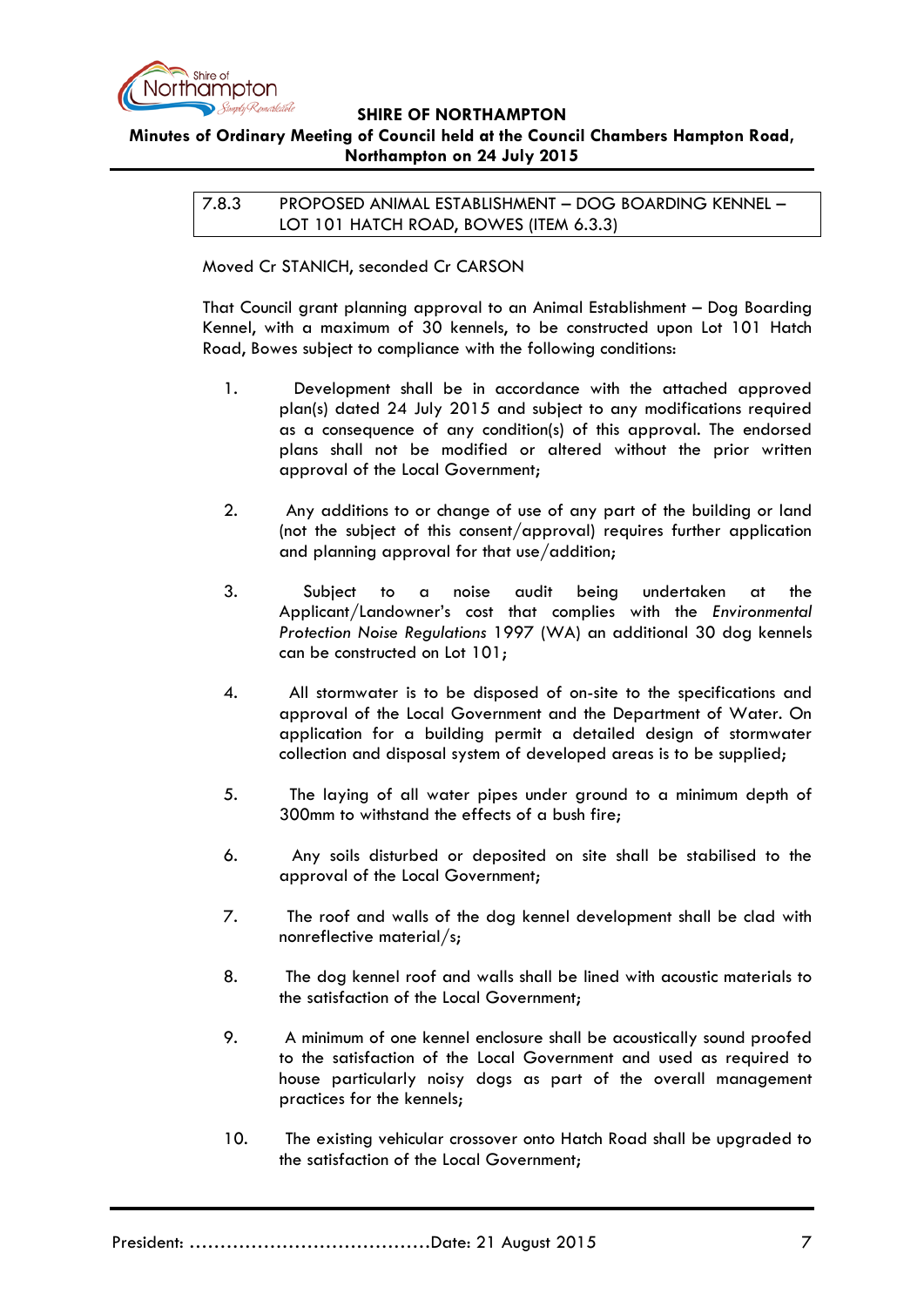

**Minutes of Ordinary Meeting of Council held at the Council Chambers Hampton Road, Northampton on 24 July 2015**

- 11. All internal trafficable areas shall be constructed to a stabilised, compacted and adequately drained standard to the satisfaction of the Local Government'
- 12. A Landscaping Plan shall be prepared and submitted to the Local Government for endorsement prior to the issue of a building permit showing suitable vegetation buffer and screening around the dog kennel development to assist in the attenuation of noise. Such landscaping is to be implemented within twelve (12) months from the date of this approval and shall continue to be maintained to the satisfaction of the Local Government;
- 13. The opening times to the public of the dog kennels shall be limited to the following: Monday to Saturday: 3:00pm and 5:30pm;
- 14. The dog kennel development shall be established, operated and managed pursuant to the provisions and conditions detailed in the *Shire of Northampton Dog Local Laws* (2004);
- 15. Noise emissions from the development shall at all times comply with *Environmental Protection (Noise) Regulations* 1997 (WA);
- 16. The landowner is to implement and maintain reporting mechanisms and monitoring for noise and dust (and other) complaints. In the event of a substantiated complaint being received regarding noise the applicant/owner is required to undertake a noise audit at their cost;
- 17. If a noise audit produced pursuant to the preceding condition recommends any measure should be taken by the landowners to reduce any noise level or impact, the landowners shall comply with any such recommendations at their expense;
- 18. A copy of all complaints and the associated response(s) are to be provided to the Local Government for its information and records;
- 19. The landowners must provide to the Local Government a Management Plan for approval that adequately covers the day to day operations of the dog kennels inclusive of many of the other conditions of approval (i.e. operating times, access, use of collars) as well as specific procedures and information relating to hygiene, welfare, safety, security, conflict etc.. The use shall not commence until the Management Plan has been approved by the Local Government;
- 20. The use must at all times be carried out in accordance with the approved Management Plan;
- 21. The Shire may amend the approved Management Plan in consultation with the landowner in the event it is satisfied it is appropriate to do so, whether as a result of a noise audit, or otherwise;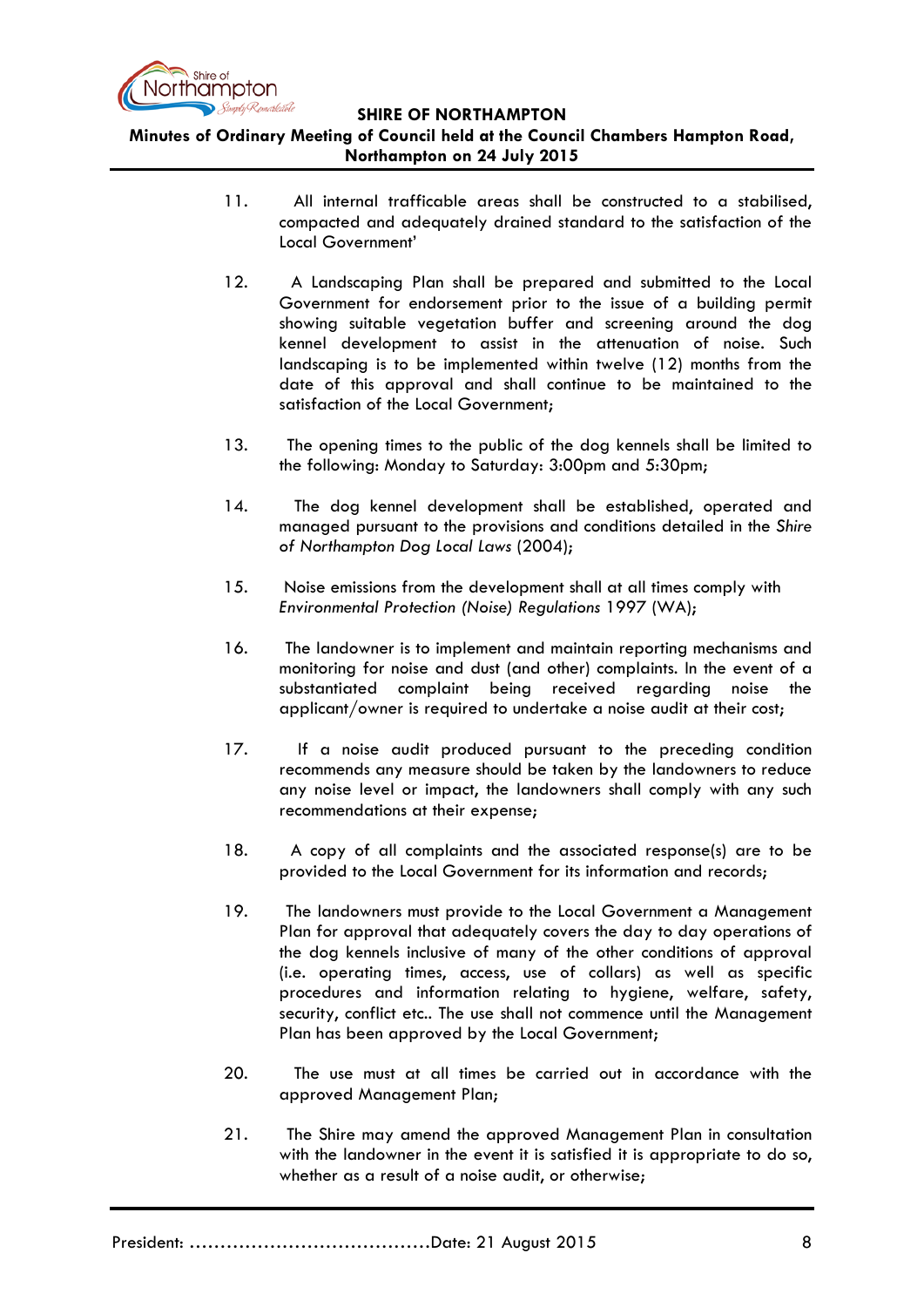

**Minutes of Ordinary Meeting of Council held at the Council Chambers Hampton Road, Northampton on 24 July 2015**

- 22. A building permit must be applied for and issued by the Local Government prior to the commencement of any works on the site;
- 23. The dog kennel development is required to be connected to/serviced by an approved effluent disposal system to the satisfaction of the Local Government;
- 24. Signage for the dog kennel development is subject to further application to the Local Government and Main Roads WA (where required);
- 25. Access to the kennels and associated exercise runs shall be restricted to staff and those acting in a professional or official capacity (i.e. Veterinarian, Local Government or RSPCA Officer) only;
- 26. The applicant is required to obtain a groundwater licence for the purposes of dog kennel operations from the Department of Water (or confirmation from the Department that this is not required), prior to lodgement of application for a building permit.

### Notes:

- a) If the development/land use, the subject of this approval, is not substantially commenced within a period of two years after the date of determination, the approval shall lapse and be of no further effect;
- b) Where an approval has so lapsed, no development/land use shall be carried out without the further approval of the Local Government having first been sought and obtained;
- c) The applicant/landowner is advised that there are a number of vacant lots and lots capable of subdivision in the surrounding area and that the development of a habitable building/sensitive premise upon such lots is a permitted land use under the Scheme. In the event that further habitable buildings/noise sensitive premises are constructed then the operator of the dog boarding kennel will need to ensure that they continue to comply with the Regulations;
- d) If an applicant is aggrieved by this determination there is a right (pursuant to the Planning and Development Act 2005) to have the decision reviewed by the State Administrative Tribunal. Such application must be lodged within 28 days from the date of determination.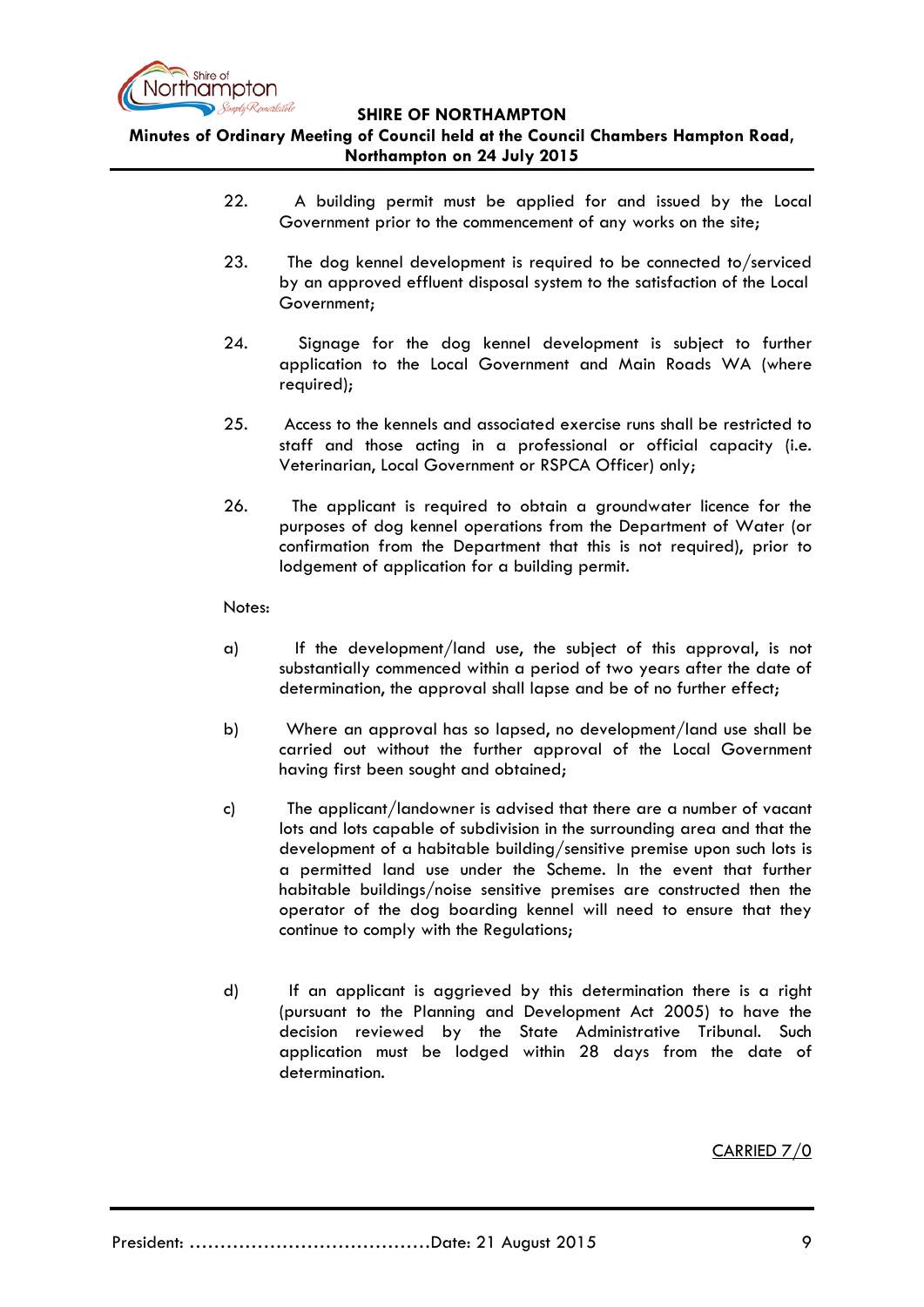

## <span id="page-9-0"></span>7.8.4 SUMMARY OF PLANNING INFORMATION ITEMS (ITEM 6.3.4)

**Noted** 

## <span id="page-9-1"></span>7.8.5 ITINERANT FOOD VAN – RESERVE 25307, KALBARRI (ITEM 6.3.5)

Moved Cr GLIDDON, seconded Cr SCOTT

That approval be granted to the Bean Drifting Coffee Van to operate on Reserve 25307 to attend an inter-school carnival event on 7th August 2015 only operating between 9.30am to 1.00pm.

CARRIED 7/0

Cr Simkin left the meeting at 10.13am and returned to the meeting at 10.15am.

## <span id="page-9-2"></span>7.8.6 PROPOSED TWO (2) LOT SUBDIVISION – LOT 21 (NO. 225) HAMPTON ROAD, NORTHAMPTON (ITEM 6.3.6)

### Moved Cr CARSON, seconded Cr WILSON

That Council progress with the subdivision of Lot 21 Hampton Road into two separate Lots as per the draft plan and that Council to progress with the purchase of Lot B with the CEO be given delegated authority to negotiate a purchase price for this portion of the lot.

### CARRIED BY AN ABSOLUTE MAJORITY 5/2

Cr Stanich voted against the motion

# <span id="page-9-3"></span>7.8.7 MIDWEST COASTAL NODES PROJECT – DESIGN OPTIONS FOR HALFWAY BAY/LUCKY BAY (ITEM 6.3.7)

**Noted**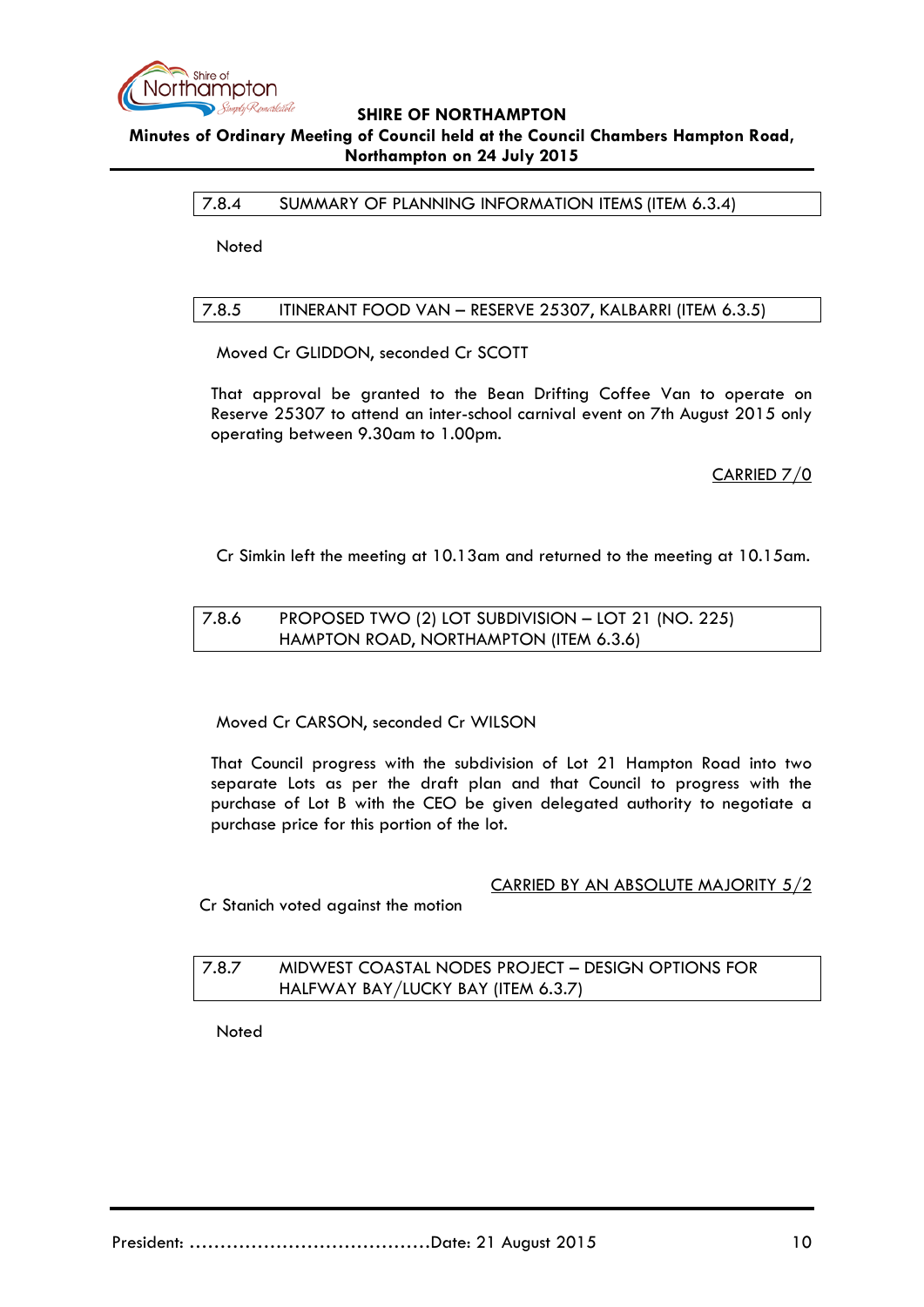

<span id="page-10-0"></span>7.8.8 MIDWEST COASTAL NODES PROJECT – RESERVE EXTENSION HALFWAY BAY/LUCKY BAY (ITEM 6.3.8)

Moved Cr SCOTT, seconded Cr SIMKIN

That Council request the Department of Land Administration to excise the portion of Reserve 35206 being all that area west of the draft blue boundary line as per Appendix 1, with a Management Order to be drawn in favour of Council for Camping and Recreation.

CARRIED 7/0

### MORNING TEA ADJOURNMENT

Council adjourned for morning tea at 10:28am.

Meeting reconvened at 10:40am with the following in attendance:

Cr Wilson, Cr Simkin, Cr Carson, Cr Stanich, Cr Gliddon, Cr Scott, Cr Holt, Chief Executive Officer Garry Keeffe, Deputy CEO Grant Middleton, Mr Glenn Bangay Principal EHO/Building Surveyor, Mrs Hayley Williams Principal Planner, Community Development Officer Mrs Debbie Carson.

## <span id="page-10-2"></span><span id="page-10-1"></span>**7.9 FINANCE REPORT**

## 7.9.1 ACCOUNTS FOR PAYMENT (ITEM 6.4.1)

Moved Cr SIMKIN, seconded Cr STANICH

That Municipal Fund Cheques 20632 to 20673 inclusive totaling \$96,823.53, Municipal EFT payments numbered EFT13857 to EFT13959 inclusive totalling \$435,804.73, direct Debit payments numbered GJ1012 to GJ1211 totalling \$11,172.39, Trust Fund Cheques 2050-2056, totaling \$1,907.50 be passed for payment and the items therein be declared authorised expenditure.

### CARRIED BY AN ABSOLUTE MAJORITY 7/0

### <span id="page-10-3"></span>7.9.2 MONTHLY FINANCIAL STATEMENTS JUNE 2015 (ITEM 6.4.2)

Moved Cr HOLT, seconded Cr GLIDDON

That Council adopts the Draft Monthly Financial Report for the period ending 30 June 2015.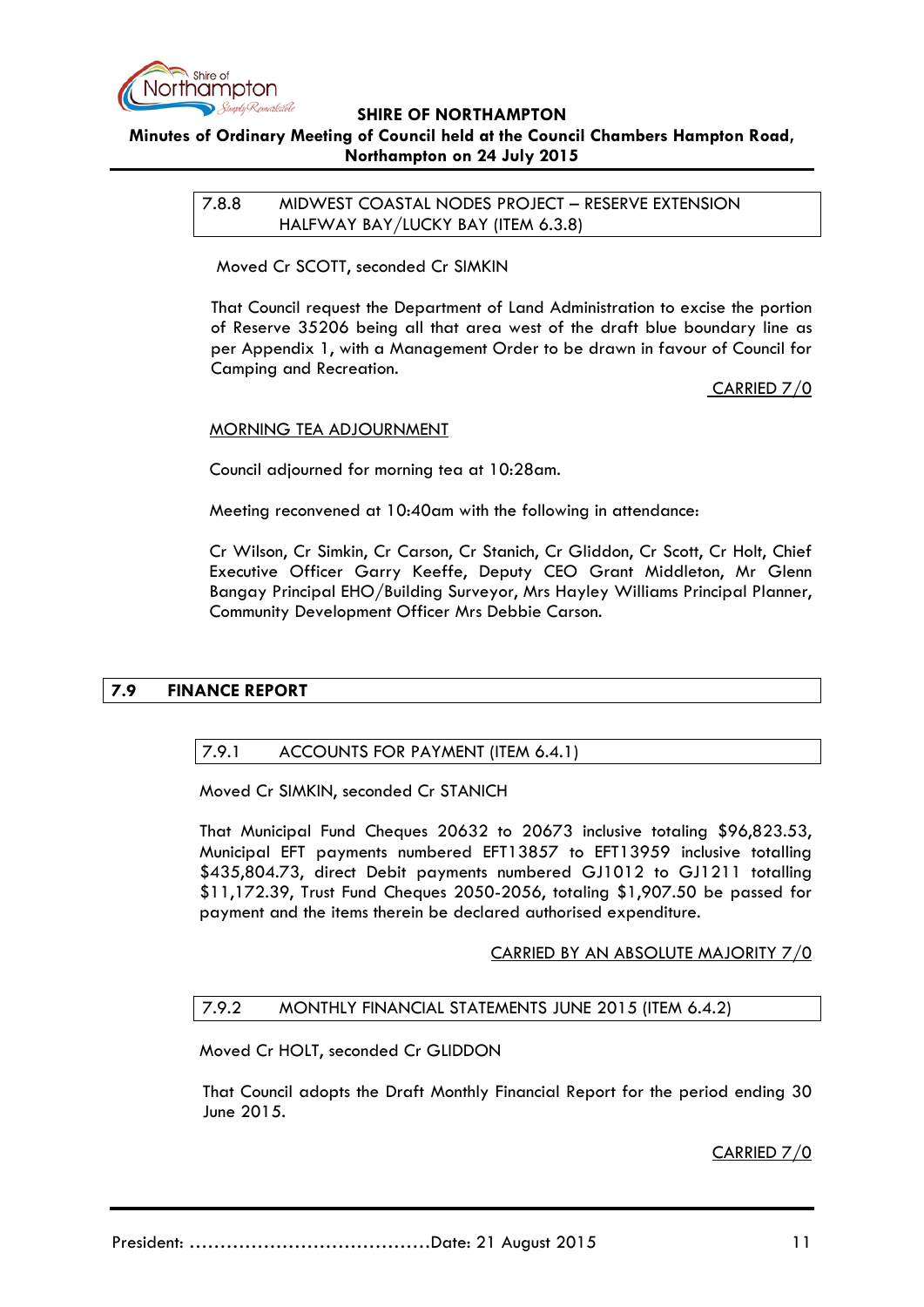

# <span id="page-11-1"></span><span id="page-11-0"></span>**7.10 ADMINISTRATION & CORPORATE REPORT**

### 7.10.1 COMMUNITY SPORT AND RECREATION FACILITIES FUND (ITEM 6.5.1)

Moved Cr CARSON, seconded Cr SCOTT

That Council:

- 1. Submit CSRFF grant and Mid West Regional Grants Scheme applications for the relocation of the Kalbarri Tennis and Netball Courts to the Kalbarri Sport & Recreation Club precinct.
- 2. That Council prioritises the relocation of the Kalbarri tennis, netball and basketball courts project as priority number one and should other projects be received from community clubs then those projects be prioritised from two onwards accordingly.

CARRIED 7/0

### <span id="page-11-2"></span>7.10.2 LEASE – LOT 82 KITSON CIRCUIT (ITEM 6.5.2)

Moved Cr STANICH, seconded Cr SCOTT

That Council approve the leasing of Lot 82 Kitson Circuit to Landmark Operations Ltd at a rate of rent free for the first 12 month period and then \$2,000 per annum (increased annually by CPI) thereafter for the term of the lease.

CARRIED 7/0

<span id="page-11-3"></span>7.10.3 WA LOCAL GOVERNMENT ASSOCIATION MEMBER MOTIONS FOR AGM (ITEM 6.5.3)

Moved Cr GLIDDON, seconded Cr SCOTT

That:

- 1. Council delegates vote the affirmative for agenda items 4.1 to 4.11.
- 2. Should through discussion that an affirmative vote not be supported by the Council voting delegates, then those delegates be given delegated authority to use their discretion and vote on behalf of Council.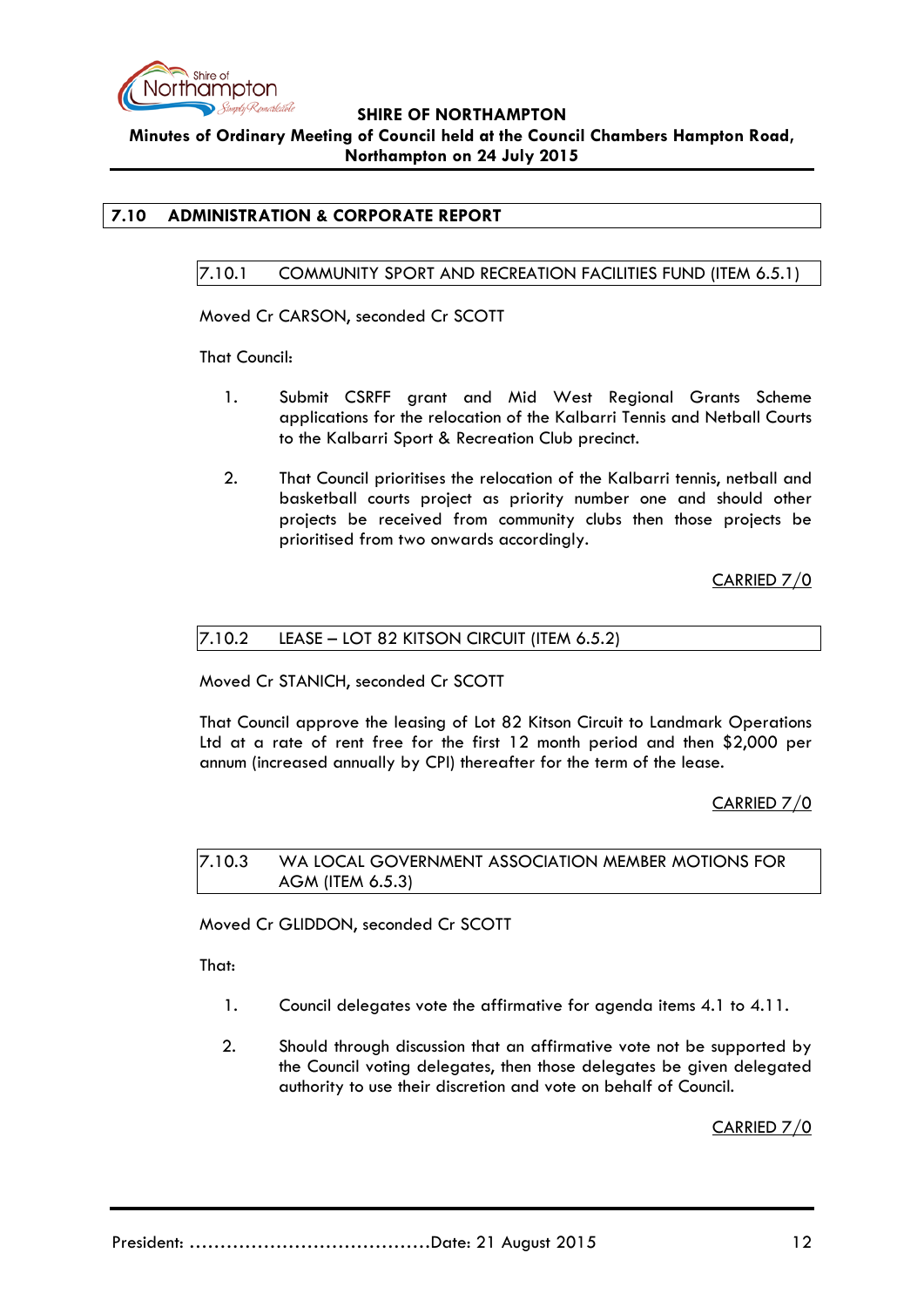

**Minutes of Ordinary Meeting of Council held at the Council Chambers Hampton Road, Northampton on 24 July 2015**

### <span id="page-12-0"></span>**7.11 SHIRE PRESIDENTS REPORT**

Nil

## <span id="page-12-1"></span>**7.12 DEPUTY SHIRE PRESIDENTS REPORT**

Since the last Council meeting Cr Simkin reported on his attendance at the following:

- 28/6/15 Chaired RSL and Northampton VC meeting- viewing plans for extension to RSL Hall
- 10/7/15 Retirement of Ray Meagher and Fabrizio Moroni- function at Works Depot

# <span id="page-12-3"></span><span id="page-12-2"></span>**7.13 COUNCILLORS REPORTS**

### 7.13.3 CR SCOTT

Since the last Council meeting Cr Scott reported on his attendance at:

Early July Kalbarri Sport and Rec meeting

### <span id="page-12-4"></span>7.13.4 CR GLIDDON

Since the last Council meeting Cr Gliddon reported on her attendance at:

| 23/6/15 | Meeting with Visitor Centre and Community Development  |
|---------|--------------------------------------------------------|
|         | Officer regarding tourism grant                        |
| 29/6/15 | Zest Fest committee meeting                            |
| 6/7/15  | Meeting of user group representatives of Kalbarri PCYC |
| 23/7/15 | Roadwise Planning meeting- planning for Road Trauma    |
|         | <b>Prevention Day</b>                                  |

## <span id="page-12-5"></span>**7.14 INFORMATION BULLETIN**

**Noted** 

## <span id="page-12-6"></span>**7.15 NEW ITEMS OF BUSINESS**

Nil